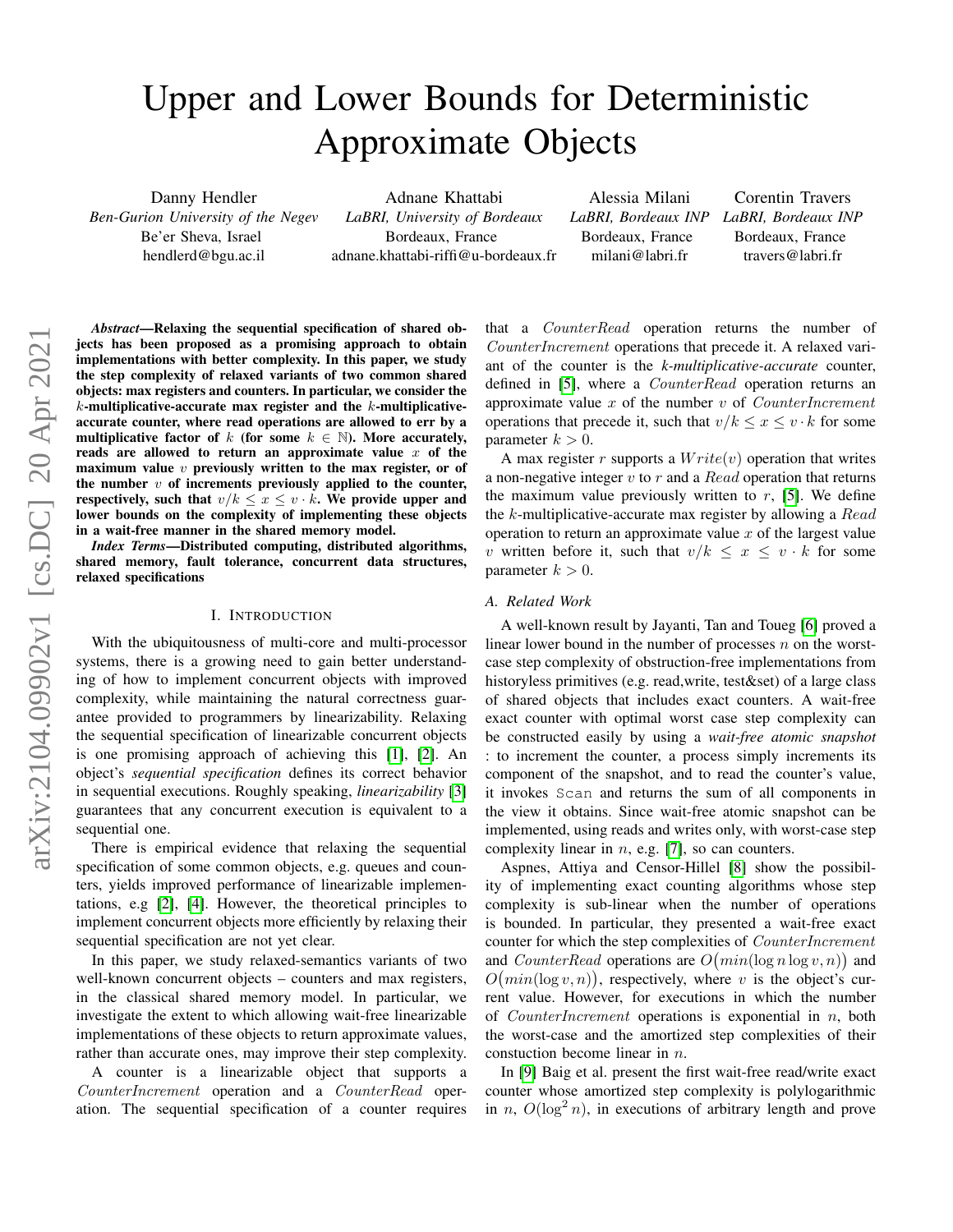that their algorithm is optimal in terms of amortized step complexity up to a logarithmic factor.

Approximate counting has many applications (e.g.; [\[10\]](#page-11-9), [\[11\]](#page-11-10)) and there is a large literature in approximate probabilistic counting, both in the sequential (e.g. [\[12\]](#page-11-11), [\[13\]](#page-11-12)) and concurrent setting (e.g. [\[14\]](#page-11-13), [\[15\]](#page-11-14)). In [\[14\]](#page-11-13), Aspnes and Censor present a randomized algorithm to implement an approximate counter that requires sublinear step complexity, and where any CounterRead operation has a *high probability* of returning a value which is at most a fraction of  $\delta$  less than the number of increments that have finished before the read started, and at most a fraction of  $\delta$  more than the number of increments that have started before the read finished. Similarly to their counter, the  $k$ -multiplicative accurate counter we study in this paper, allows a multiplicative error of the exact value. However, we study approximate *deterministic counting*, where the value returned by *CounterRead* operations is always ensured to be within the given approximation range.

Aspnes et al. also study  $k$ -additive counters that allow some additive error for the value returned by CounterRead operations, [\[8\]](#page-11-7). In particular they prove a lower bound of  $\Omega(min(n-1,\log m - \log k))$  on the worst-case step complexity of any deterministic asynchronous linearizable implementation of a  $k$ -additive counter, where  $m$  is the number of states of the counter and  $n$  is the number of processes. No matching upper bound is given.

The exact max register object has been proposed in [\[8\]](#page-11-7) where Aspnes et al. present a bounded variant of this object to beat the linear lower bound on the worst case step complexity by Jayanti et al. In particular, their algorithm has  $O(\log m)$ worst case step complexity for both  $Read()$  and  $Write(v)$ operations provided that the value written in the max register does not exceed the value  $m$ . Their algorithm is optimal [\[5\]](#page-11-4). Baig et al. [\[9\]](#page-11-8) presented an unbounded deterministic max register implementation with polylogarithmic *amortized* step complexity in executions of arbitrary length.

#### *B. Our Contribution*

*k-multiplicative-accurate counter:* To the best of our knowledge we present the first deterministic approximate counter with *constant amortized complexity*. More precisely, we present a wait-free linearizable  $k$ -multiplicative-accurate counter for  $k \geq \sqrt{n}$  where *n* is the number of processes, with *constant* amortized step complexity for executions of arbitrary length. Then, by extension of the lower bound of Attiya and Hendler,  $[16]$ , we prove that any *n*-process solo-terminating implementation of a k-multiplicative-accurate counter from read/write and conditional primitive operations (including kword compare-and-swap) has amortized step complexity of  $\overline{O(1 - \langle v^2 \rangle)}$  $\Omega(\log(n/k^2))$ , for  $k \leq \sqrt{n}/2$ . Our results together with the upper and lower bound on exact counting proved in [\[9\]](#page-11-8) show that when the approximation parameter  $k$  does not depend on  $n$ , relaxing the counter semantics by allowing a multiplicative error cannot asymptotically reduce the amortized step complexity by more than a logarithmic factor.

We also prove that the *worst-case step complexity* of obstruction-free implementations of m-bounded kmultiplicative-accurate counters from *historyless* primitives is  $\Omega(\min(n, \log_2 \log_k m))$ , where *n* is the number of processes and  $m$  is a bound on the number of  $CounterIncrement$ operation instances that can be performed on the counter. This implies that for unbounded k-multiplicative-accurate counters, the worst case step complexity is in  $\Omega(n)$ , and we fall back to the linear lower bound by Jayanti, Tan and Toueg [\[6\]](#page-11-5).

k*-multiplicative-accurate max register:* We prove that relaxing the semantics of the bounded max register by allowing inaccuracy of even a constant multiplicative factor yields an exponential improvement in the worst-case step complexity. In particular, we prove that the worst-case step complexity of obstruction-free read/write implementations of m-bounded  $k$ -multiplicative-accurate max registers is  $\Omega(\min(n, \log_2 \log_k m))$ , where *n* is the number of processes. A max register is  $m$ -bounded, if it can only represent values in  $\{0, \ldots, m-1\}$ . Then, we present a novel m-bounded kmultiplicative-accurate max register algorithm whose worstcase step complexity matches this lower bound. We can easily "plug-in" our bounded k-multiplicative-accurate max register into the construction proposed by Baig et al. [\[9\]](#page-11-8) to obtain an unbounded k-multiplicative-accurate max register with sublogarithmic amortized step complexity (omitted due to space constraints).

# II. MODEL AND PRELIMINARIES

We consider an asynchronous shared memory system, where a set  $P$  of n crash-prone processes communicate by applying operations to shared objects. An *object* is an instance of an abstract data type. It is characterized by a domain of possible values and by a set of *operations* that provide the only means to manipulate it. An *implementation* of a shared object provides a specific data-representation for the object from a set of shared *base objects*, each of which is assigned an initial value; the implementation also provides algorithms for each process in  $P$  to apply each operation to the object being implemented. To avoid confusion, we call operations on the base objects *primitives* and reserve the term *operations* for the objects being implemented.

An *execution fragment* is a (finite or infinite) sequence of steps performed by processes as they follow their algorithms. In each step, a process applies at most a single primitive to a base object (possibly in addition to some local computation). We consider read, write and test&set primitives. An *execution* is an execution fragment that starts from the *initial configuration*. This is a configuration in which all base objects have their initial values and all processes are in their initial states.

A set of primitives is *historyless* if all the nontrivial primitives in the set overwrite each other; we also require that each such primitive overwrites itself. A primitive is *nontrivial* if it may change the value of the base object to which it is applied.

Operation  $op_1$  *precedes* operation  $op_2$  in an execution E, if  $op_1$ 's response appears in E before  $op_2$ 's invocation. We consider only *deterministic implementations*, in which the next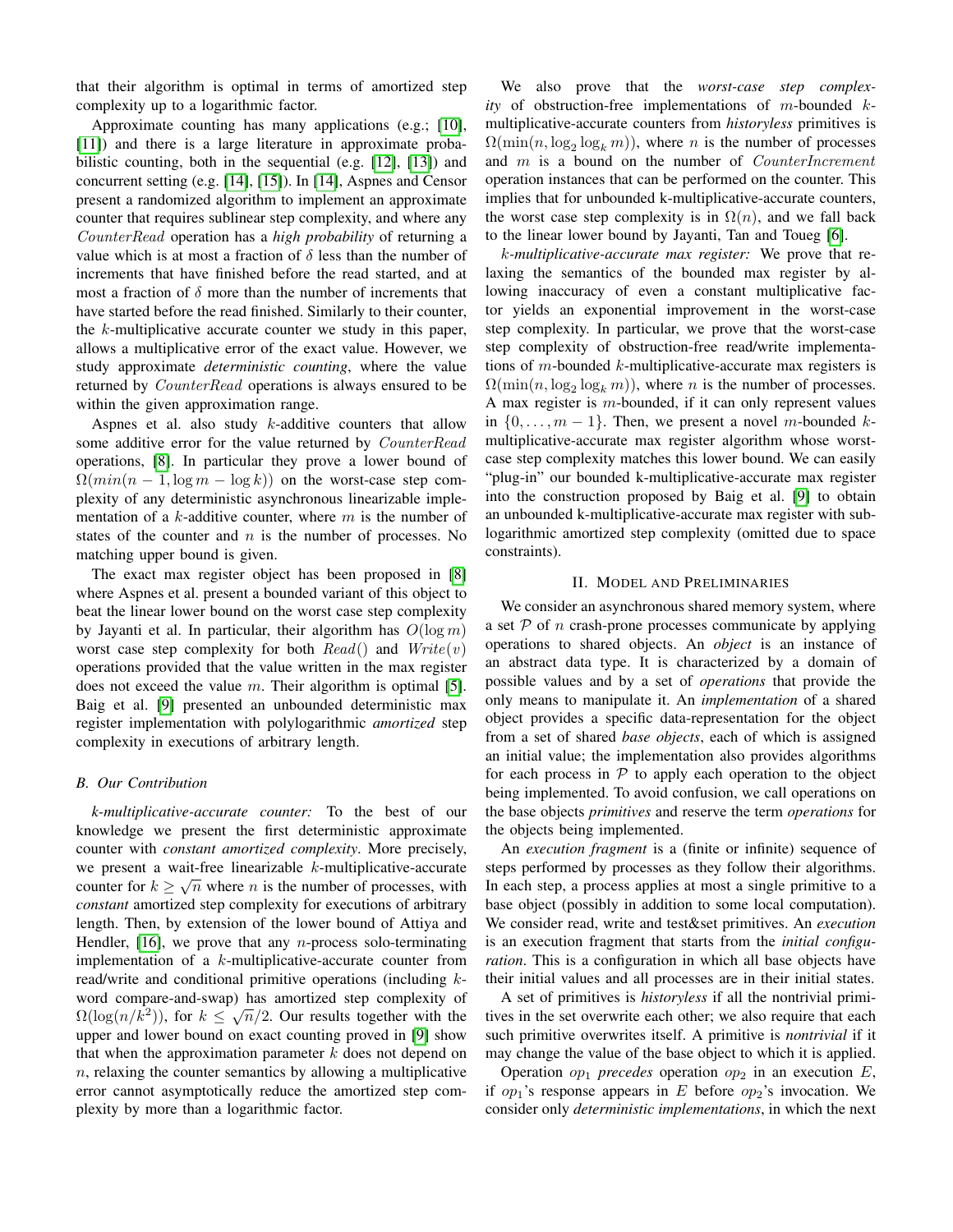step taken by a process depends only on its state and the response it receives from the event it applies.

Roughly speaking, an implementation is *linearizable* [\[3\]](#page-11-2) if each operation appears to take effect atomically at some point between its invocation and response; it is *wait-free* [\[17\]](#page-11-16) if each process completes its operation if it performs a sufficiently large number of steps; it is *obstruction-free* (also called *soloterminating*) [\[18\]](#page-11-17) if each process completes its operation if it performs a sufficiently large number of steps when running solo.

The worst-case *amortized step complexity* (henceforth simply amortized step complexity) is defined as the worst-case (taken over all possible executions) average number of steps performed by operations. It measures the performance of an implementation as a whole rather than the performances of individual operations. More precisely, given a finite execution E, an operation Op *appears* in E if it is invoked in E. We denote by  $Nsteps(op, E)$  the number of steps performed by op in E and by  $Ops(E)$  the set of operations that appear in  $E$ . The amortized step complexity of an implementation  $\tilde{A}$  is then:

$$
AmtSteps(A) = \max_{E} \frac{\sum_{op \in Ops(E)} Nsteps(op, E)}{|Ops(E)|}
$$
  
III. UNBOUNDED APPROXIMATE  
*k*-MULTIPLICATIVE-ACCURATE COUNTER

We present a wait-free linearizable unbounded  $k$ multiplicative-accurate counter with  $k \geq \sqrt{n}$  whose amortized step complexity is constant (Algorithm [1\)](#page-4-0).

The algorithm uses an unbounded sequence of bits initially equal to 0, denoted  $switch_0, switch_1, \ldots$  to approximately keep track of the number of increments that have been performed by the processes. For each  $i \geq 0$ , switch<sub>i</sub> can be accessed by  $test\&set$  and  $read$  operations.  $switch_i.test\&set()$ sets the value of  $switch_i$  to 1 and returns its previous value. A read simply returns the value of  $switch_i$ .

In a nutshell, each process locally keeps an accurate count of the number of CounterIncrement operations it performs and that are not yet known by the other processes. When this count reaches a certain threshold, the process tries to inform other processes of the number of increments it has performed locally, by attempting to set to 1 a switch in an appropriate bounded range. When a process succeeds in setting a switch to 1, it will restart the local count from 0. switch bits are set in increasing order with regards to their index, one after the other.

In particular, the initial value of the threshold is 1 and after their first call to *CounterIncrement*, each process will attempt to set switch<sub>0</sub>. Afterwards, the sequence of switch<sub>i</sub> with  $i \geq 1$  is partitioned into consecutive intervals of size k. For any such interval  $[qk+1,(q+1)k]$ , where k is an integer, and for any  $j \in [qk+1,(q+1)k]$ , switch<sub>j</sub> equals to 1 indicates that  $k^{q+1}$  instances of *CounterIncrement* have been performed by some process. In other words, a process  $p$ locally performs  $k^{q+1}$  instances of *CounterIncrement* before attempting to set a switch in the interval  $[qk+1,(q+1)k]$  and it increments its local threshold only if it knows that the last switch in this interval is set to 1 (i.e.; at least  $k \cdot k^{q+1}$  instances of CounterIncrement have been performed). The threshold is incremented by a factor  $k$ . There is no guarantee that  $p$ will succeed in setting to 1 one of the switches. But in this case, sufficiently many increments have been performed by the processes so that a CounterRead operation can safely ignore the increments kept locally by  $p_i$  and still returns a value within a bounded factor of the actual number of increments.

By using test & to modify a *switch* from 0 to 1, we ensure that the CounterIncrement instances accounted for by switch<sub>j</sub> are distinct from those accounted for by switch<sub>j'</sub>, for any  $j' \neq j$ .

Performing an instance of a CounterRead operation op consists in traversing the sequence of switches until 0 is found. An approximation of the total number of *CounterIncrement* is then deduced from the index of the last switch  $j$  that op found equal to 1. The value returned is the sum of the CounterIncrement operations represented by each switch from switch<sub>0</sub> to switch<sub>j</sub>. In particular, switch<sub>0</sub> counts for one  $CounterIncrement$ , and each switch<sub>i</sub> in an interval  $[qk+1,(q+1)k]$  for some integer  $q \le q_j$  counts for  $k^{q+1}$ CounterIncrement operations, where  $switch_i$  belongs to the interval  $[q_j k + 1, (q_j + 1)k]$ .

## *A. The* CounterIncrement *operation*

Each process  $i$  is equipped with two persistent local variables,  $lcounter_i$  and  $limit_i$ . The former stores the number of CounterIncrement instances performed by process i not yet announced to the other processes; and the latter stores the treshold on the number of CounterIncrement that can be performed by process i without informing the other processes.

When a *CounterIncrement* operation is invoked by a process i,  $l$ counter<sub>i</sub> is first incremented (line [11\)](#page-4-1). To ensure that a CounterRead operation instance returns a value that is within a multiplicative factor  $k$  of the actual number of increments, when  $lcounter_i$  reaches a certain threshold stored in  $limit_i$ , process i tries to inform the other processes of the number of increments it has performed locally (lines [12\)](#page-4-2). The value of  $limit_i$  is initially 1 and is multiplied by  $k$  each time it is modified (line [21](#page-4-3) and line [28\)](#page-4-4). When  $lcount_i = limit_i = k^{q+1}$  for some integer q, process i tries to set to 1 one of the k switch; whose index j is in the corresponding range  $[qk+1,(q+1)k]$  (lines [15-](#page-4-5) [23\)](#page-4-6). If it succeeds, it resets the local counter  $l$  counter<sub>i</sub>. The number of CounterIncrement instances it has performed locally has been announced to the other processes, and thus will be taken into account by future CounterRead operations.

Additionally, process  $i$  writes the index of the switch it sets together with a sequence number into a shared variable  $H[i]$ (lines [17](#page-4-7) and [18\)](#page-4-8). As explained later this pair is intended to help CounterRead operation instances to complete. Finally, the process will also update the value of the local persistant variable  $l_0$  to indicate the index of the switch it managed to set within the interval (line [22\)](#page-4-9). By doing so, we ensure that the process will avoid attempting to reset the same switches every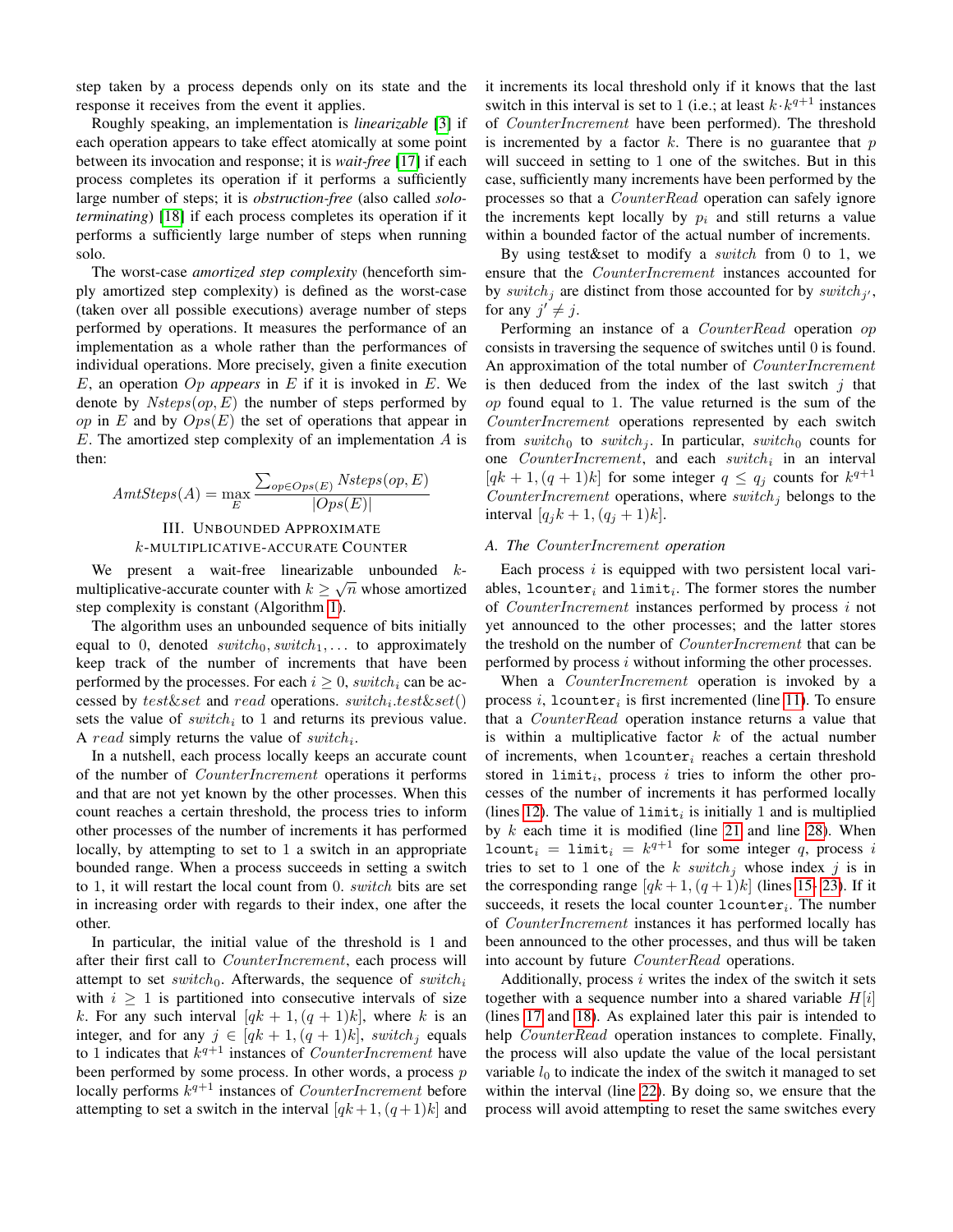time it reaches the treshold of  $limit_i$  in the current interval by starting from the index  $qk + l_0$  in the next attempt. If it does not succeed, every switch, where  $j \in [qk+1, (q+1)k]$ is set. We show in the proof that for  $k \geq \sqrt{n}$ , this number is sufficiently large for allowing *CounterRead* operations to return values within a factor  $k$  of the total number of CounterIncrement instances (Section [III-C\)](#page-3-0). The threshold  $\text{limit}_{i}$  is then incremented by a factor k (line [28\)](#page-4-4) and the value of  $l_0$  is reset to 1 (line [24\)](#page-4-10).

#### *B. The* CounterRead *operation*

When a  $CounterRead$  operation is invoked, process  $i$  scans the first and last *switch* of each interval of  $k$  switches, looking for the first one that is not yet set to 1. When such a switch is found, the index  $h$  of the last switch read that was equal to 1 is stored in the persistent local variable  $\mathtt{last}_i$  to avoid scanning the sequence from the beginning each time. We compute the value ret returned by the CounterRead operation in the function  $ReturnValue(p, q)$  where  $h = q \cdot k + p$  (line [30\)](#page-4-11). First, we consider the required increments needed to set all the switches in the current interval  $[qk+1,(q+1)k]$  by adding to ret the value  $p \cdot k^{q+1}$  (line [31\)](#page-4-12). Next, we add 1 to ret to account for the first switch<sub>0</sub> (line [31\)](#page-4-12), and then for each previous interval  $[(l - 1)k + 1, lk]$  where  $1 \leq l \leq q$ , we add  $k^{l+1}$  to ret (line [33\)](#page-4-13). Finally, we return the computed value ret multiplied by a factor  $k$  to ensure ret falls in the approximation range of the k-multiplicative-accurate counter.

However, it may be the case that the condition at line [37](#page-4-14) is never verified, as other processes may concurrently keep executing CounterIncrement operations. Thus, to ensure waitfreedom, we employ the following helping mechanism : a CounterIncrement operation by a process i that succeeds to set a switch<sub>j</sub>, writes the index j of this switch together with a sequence number in the shared register  $H[i]$  (lines [17](#page-4-7) and [18\)](#page-4-8). A CounterRead operation op that fails to find a switch to 0 after  $\theta(n)$  steps, reads all the n shared registers H[i] with  $i \in 1, \ldots, n$ . If a consistent value is found, then it returns at line [55.](#page-4-15) Otherwise, it executes another  $\theta(n)$  steps. The first time  $op$  scan the array  $H$ , it stores the sequence number read in each  $H[j]$ , denotes sn<sub>j</sub>. When scanning H again, op will select a pair whose timestamp is greater than or equal to  $sn<sub>j</sub>$ +2. This ensures, that the corresponding switch has been set by process  $j$  in the execution interval of  $op.$ 

## <span id="page-3-0"></span>*C. Proof*

*1) Wait-freedom and technical lemmas:* Let E be an execution of the k-multiplicative-accurate unbounded counter implemented in Algorithms [1.](#page-4-0)

<span id="page-3-3"></span>Lemma III.1. *Operations* CounterIncrement() *and* CounterRead() *are wait-free.*

*Proof.* Let  $op_r$  and  $op_w$  denote a *CounterRead* and CounterIncrement instance respectively in E. The number of steps taken during  $op_w$  is bounded since at most the process will attempt to set  $k$  switches during a call to

CounterIncrement and there are no other loops or function calls in the CounterIncrement operation.

Suppose by contradiction that  $op<sub>r</sub>$  does not terminate. Meaning that every bit  $switch_{\ell}$  it reads has been set to 1. Since the bits are initially 0, there is at least one process  $q$ that infinitely often performs a successful test&set operation on these bits. Note that each time this occurs,  $q$  increments its sequence number  $sn_q$  and reports the new value in the helping array  $H$  (lines [17-](#page-4-7) [18\)](#page-4-8). As every  $n$  iterations of the while loop,  $op<sub>r</sub>$  scans the array H, it will eventually detects that the sequence number of  $q$  has been incremented at least twice, hence  $op<sub>r</sub>$  terminates via the helping mechanism (lines [50](#page-4-16)[-55\)](#page-4-15). Therefore, operations CounterIncrement and CounterRead are wait-free.  $\Box$ 

We continue with a few technical lemmas.

<span id="page-3-1"></span>Lemma III.2. *Switches are set to 1 in* E *in increasing order of their index, starting from switch*<sub>0</sub>.

*Proof.* For each process p the initial value of  $limit_p$  is 1 and of counter<sub>n</sub> is 0, thus the first *CounterIncrement* operation by process  $p$  applies a test&set primitive to  $switch_0$  according to lines [11,](#page-4-1) [12,](#page-4-2) [13,](#page-4-17) and [27.](#page-4-18) We now prove that for any given process p and for any  $j \geq 1$ , p applies a test&set primitive (if any) on each of the switches with indexes in the interval  $[(j 1) \cdot k+1, \ldots j \cdot k$  in an increasing order of their index, starting from  $switch_{(i-1)\cdot k+1}$ . First observe that for any process p, the initial value of  $l_0$  is 1, and  $l_0$  is set to 1 iff the value of  $limit_p$ is multiplied by a factor  $k$  (lines [24,](#page-4-10)[28](#page-4-4) and lines [21,](#page-4-3)[22\)](#page-4-9). This implies that when a new  $j$  is computed at line [13,](#page-4-17) the value of  $l_0$  is 1.

Then the first iteration of the for loop at line [15](#page-4-5) starts at  $l = (j - 1) \cdot k + 1$ . Also, the value of l is incremented by one at each iteration of the for loop at line [15](#page-4-5) unless  $p$  succesfully sets a switch $(i-1)_{k+i}$  with  $i \in \{1, \ldots, k\}$ . In this latter case, the value of  $l_0$  is modified at line [22](#page-4-9) and takes the value  $i+1$ if  $i < k$ , or 1 otherwise (we reach the end of the set). If  $l_0$ takes a value different from 1, that is  $l \neq j \cdot k$ , (otherwise the claim is proved), then the CounterIncrement operation returns at line [23](#page-4-6) without modifying the value of  $limit_p$ . Thus, in the execution of a successive CounterIncrement operation (if any), process  $p$  will apply the next test & set primitive (if any) to switch  $i_{ik+i+1}$  (because of lines [12,](#page-4-2) [13,](#page-4-17) [15\)](#page-4-5).

The value of  $limit_i$  is multiplied by k (and than the value of  $j$  is incremented by one) only after a process has applied a test&set primitive (both successfully or not) to the last switch in the current interval  $[(j - 1) \cdot k + 1, \ldots, j \cdot k]$  with  $log_k(limit_i) = j$  (lines [21,](#page-4-3) [28\)](#page-4-4). This completes the proof.

 $\Box$ 

<span id="page-3-2"></span>Lemma III.3. *For any given execution* E*, if a* CounterRead *operation* op *returns the value computed in* ReturnValue(p, q) at line [55,](#page-4-15) then  $switch_{a \cdot k+n}$  was equal *to* 0 *before the invocation of* op *and the test&set primitive that sets switch* $_{q \cdot k+p}$  *to* 1 *is applied during the execution interval of* op*.*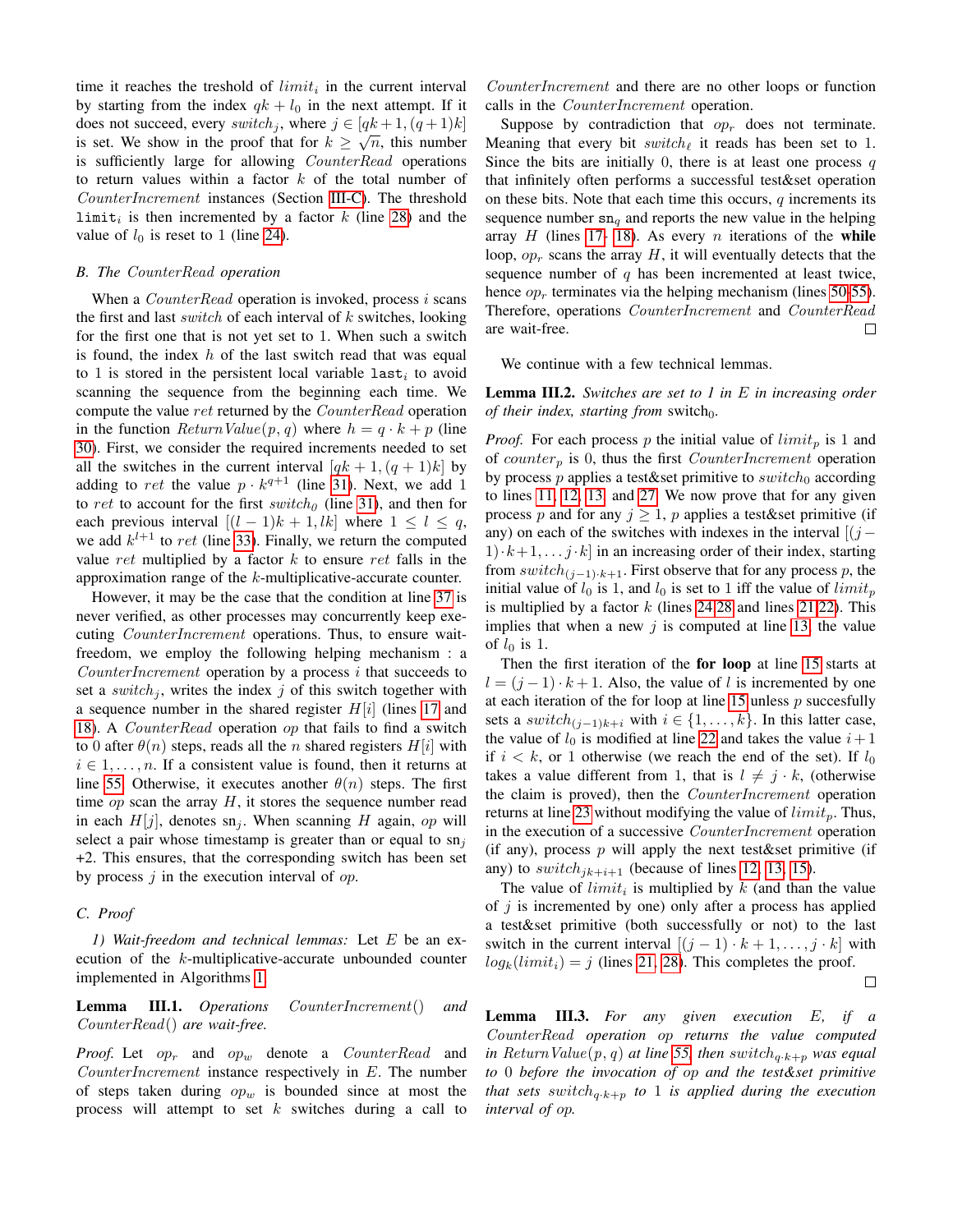#### 1 Shared variables

- 2 switch  $j \in \{0,1\}$ : for each  $j \in \mathbb{N}$ , a 1-bit register that supports test&set and read primitives, initially all 0
- $3$  H  $[n]$  : an array of n integer pairs  $(val, sn)$

#### 4 Persistent local variables

- 5 last<sub>i</sub>  $\in$  N<sub>0</sub> : largest index of a switch accessed by *i*, initially 0
- 6 lcounter<sub>i</sub>: number of unannounced *CounterIncrement* by process i, initially 0
- 7 limit<sub>i</sub>: number of *CounterIncrement* that process *i* can perform locally, initially 1
- $s$  sn<sub>i</sub>: number of switches set to 1 by process i, initially 0
- <span id="page-4-14"></span>9  $\log$  l<sub>0</sub>: index of last switch accessed by the process i in the current set of switches, initially 1

```
10 Function CounterIncrement()
11 | lcounter<sub>i</sub> ← lcounter<sub>i</sub> + 1
12 if lcounter<sub>i</sub> = limit<sub>i</sub> then
\begin{array}{c|c} \texttt{13} & j \leftarrow \log_k(\texttt{lcounter}_i) \end{array}14 if j > 0 then
15 for \ell \leftarrow (j - 1)k + l_0, \ldots, j \cdot k do
16 | | | if switch<sub>l</sub>.test\&set = 0 then
17 | | | \operatorname{sn}_i \leftarrow \operatorname{sn}_i + 118 \vert \vert \vert \vert \vert H[i] \leftarrow (\ell, sn_i)19 | | | | \vert lcounter<sub>i</sub> \leftarrow 020 | | | | if \ell = jk then
21 | | | | \text{limit}_{i} \leftarrow k \cdot \text{limit}_{i}22 | | | | l_0 \leftarrow 1 + \ell \mod k23 | | | | | return
24 | | l_0 \leftarrow 125 else
26 i if switch0. test\&set() = 0 then
27 | | | | 1counter<sub>i</sub> \leftarrow 028 | limit<sub>i</sub> ← k · limit<sub>i</sub>
29 return
30 Function ReturnValue(p,q)
31 \vert \text{ret} \leftarrow 1 + p \cdot k^{q+1}32 if q \geq 1 then
33 \left| \quad \right| ret \leftarrow ret + \sum_{l=1}^{q} k^{l+1}34 return k \cdot ret35 Function CounterRead()
                                                                                 36 c \leftarrow 037 | while switch_{\texttt{last}_i} \neq 0 do
                                                                                 38 | p \leftarrow last_i \mod k39 \Big| \qquad q \leftarrow \lfloor \frac{last_i}{k} \rfloor40 if last<sub>i</sub> mod k = 0 then
                                                                                 41 | | last<sub>i</sub> \leftarrow last<sub>i</sub> + 1
                                                                                 42 else
                                                                                 43 | | last<sub>i</sub> ← last<sub>i</sub> + k-144 | c \leftarrow c + 145 if c mod n = 0 then
                                                                                 46 if c = n then
                                                                                 47 \vert \vert \vert for i \leftarrow 1, \ldots, n do
                                                                                  \quad \quad \textbf{48} \quad | \quad | \quad | \quad | \quad \textbf{help}_i[j] \leftarrow H[j].sn49 | | else
                                                                                 50 \vert \vert for j \leftarrow 1, \ldots, n do
                                                                                 51 \vert \vert \vert \vert \vert \vert \langle val, sn \rangle \leftarrow H[j]52 \vert \vert \vert \vert if sn - \text{help}_i[j] \geq 2 then
                                                                                  53 | | | | | p \leftarrow val \mod k54 \vert \vert \vert \vert \vert \vert q \leftarrow \lfloor \frac{val}{k} \rfloor55 | | | | | | return Return Value(p, q)56 if last_i = 0 then
                                                                                 57 return 0
                                                                                 58 return Return Value(p, q)
```
<span id="page-4-26"></span><span id="page-4-18"></span><span id="page-4-13"></span><span id="page-4-12"></span><span id="page-4-11"></span><span id="page-4-4"></span><span id="page-4-0"></span>*Proof.* At line [51,](#page-4-19) op reads a pair  $(val, \sigma)$  from an entry  $H[p']$ of the helping array H where  $val = q \cdot k + p$ . According to lines [16,](#page-4-20) [17,](#page-4-7) and [18,](#page-4-8) a unique process  $p'$  sets to 1 the switch<sub>val</sub> and associates with val the sequence number  $\sigma$  computed at line [17,](#page-4-7) before writing the pair  $(v, \sigma)$  to  $H[p']$  in the execution of a *CounterIncrement* operation  $op'.$ 

Let p be the process that executes the *CounterRead* operation *op*. Denote by  $\sigma'$  the value of  $H[p']$ . *sn* read by p at line [48](#page-4-21) in the execution of *op*. According to line [52,](#page-4-22)  $\sigma - \sigma' \geq 2$ . This means that process  $p'$  executes line [17](#page-4-7) at least twice during the execution interval of  $op.$  In particular  $p'$  executes the step that set switch<sub>val</sub> to 1 after op was invoked by p. This proves the claim.  $\Box$ 

*2) Linearizability:* We next define the linearization L of the operations in  $E$  by first removing any  $CounterRead$  operation that did not complete and any incomplete CounterIncrement <span id="page-4-30"></span><span id="page-4-29"></span><span id="page-4-28"></span><span id="page-4-27"></span><span id="page-4-24"></span><span id="page-4-23"></span><span id="page-4-22"></span><span id="page-4-21"></span><span id="page-4-19"></span><span id="page-4-16"></span><span id="page-4-15"></span>operation that has not successfully executed line [16.](#page-4-20)

Let  $OP_W$  be the set of (complete and incomplete) CounterIncrement operations that sucessfully set a switch while executing line [16.](#page-4-20) Let  $OP<sub>LO</sub>$  be the remaining complete CounterIncrement operations in  $E$  and  $OP_R$  be the set of complete *CounterRead* operations in E. Observe that each CounterIncrement operation succesfully sets at most one switch, and each switch is succesfully set by at most one process. Thus we can univocally associate each operation in  $OP_W$  with the switch it sets. We order the operations in  $OP_W \cup OP_{LO} \cup OP_R$ , according to the following rules :

1) We linearize each operation in  $OP_W$  at the step where it sets its corresponding switch. By claim [III.2,](#page-3-1) operations in  $OP_W$  are totally ordered and this order respect the real-time order. In the following we denote  $opw_i$  the *i*-th operation in  $OP_W$  according to our linearization order with  $i > 0$ .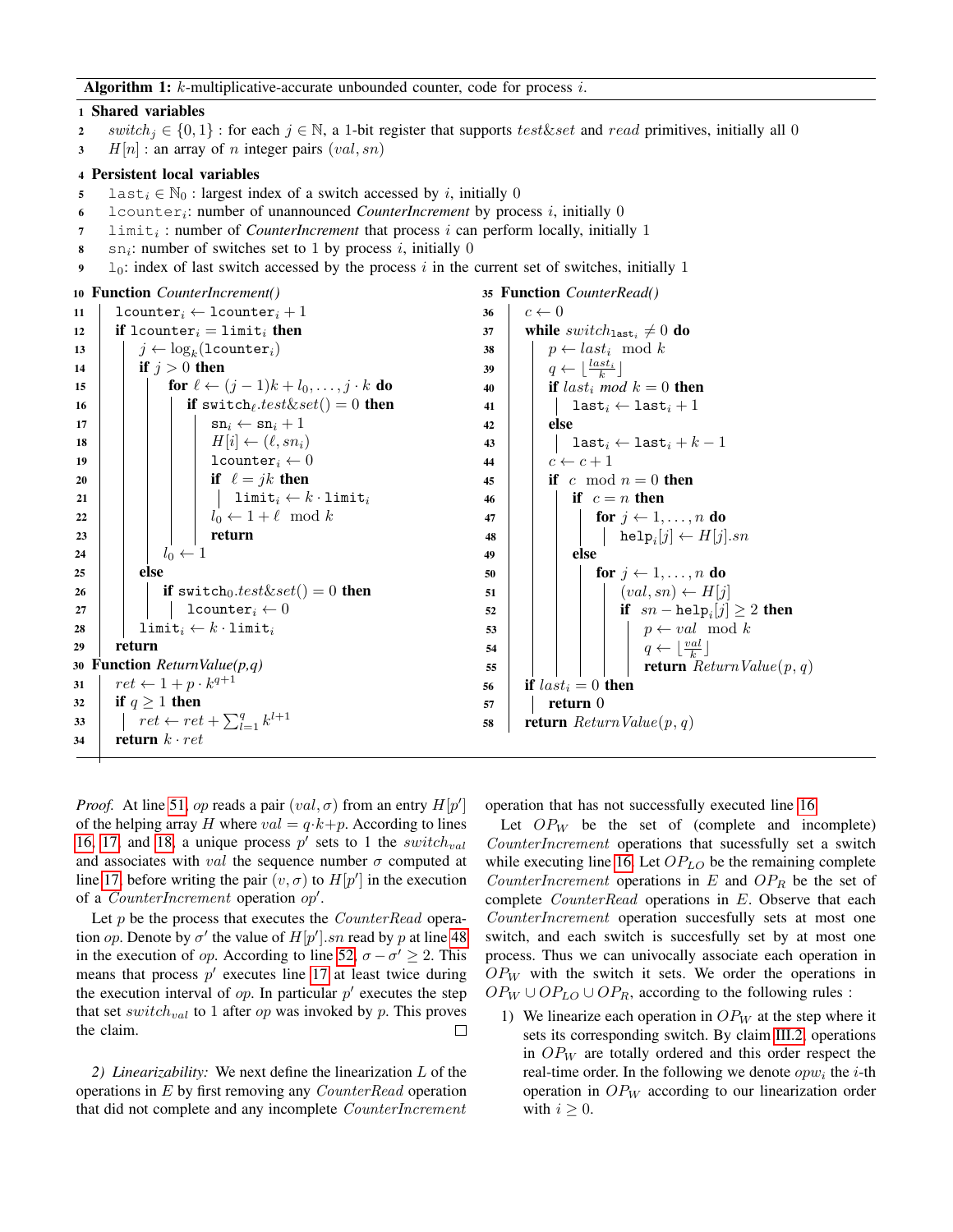- <span id="page-5-0"></span>2) We linearize a CounterRead operation opr according to whether it returns normally or through the helping mechanism:
	- a) If *opr* returns  $ReturnValue(p, q)$  normally at line [58,](#page-4-23) then it is linearized at the step where it reads the value 1 of  $switch_{a\cdot k+p}$  at line [37](#page-4-14). This is welldefined because this read primitive exists and it is unique (it is easy to check from the pseudo-code).
	- b) If opr returns  $ReturnValue(p, q)$  via the helping mechanism at line [55,](#page-4-15) then the operation is linearized immediately after  $opw_{q \cdot k+p}$ .
- <span id="page-5-2"></span>3) Let  $L_{WR}$  denote the linearization of all operations in  $OP_W \cup OP_R$  according to rule 1 and 2, we linearize an operation  $op$  in  $OP<sub>LO</sub>$  immediately before the first operation  $op'$  in  $L_{WR}$  that follows  $op$  in the real-time order or at the end of  $L_{WR}$  if op' does not exist.

CounterRead operations that returns 0 after reading  $switch_0 = 0$  are linearized before  $opw_0$ . If several operations are ordered at the same position, they are ordered respecting their real time order.

Linearization rule 2 and Lemma [III.3](#page-3-2) implies the following claim.

<span id="page-5-1"></span>Claim III.4. *Let* opr *be a* CounterRead *operation. We have that* opr *is linearized at some point after its invocation.*

<span id="page-5-4"></span>Lemma III.5 (Linearizability). *Algorithm [1](#page-4-0) is a linearizable implementation of a* k*-multiplicative-accurate unbounded counter.*

*Proof.* Let  $op_1$  and  $op_2$  be two operations in E such as  $op_1$ ends before  $op_2$  is invoked. We prove that the linearization order L respects the real-time order, thus  $op_1$  precedes  $op_2$  in L. First, we have the following claim:

- Let  $op_1$  and  $op_2$  be two *CounterIncrement* operations. If at least one of these operations is in  $OP<sub>LO</sub>$ , the claim trivially follows from rule 3. Otherwise it is already proved in rule 1.
- Let  $op_1$  and  $op_2$  be two *CounterRead* operations. If both  $op<sub>1</sub>$  return normally the claim trivially holds from rule [2a](#page-5-0) and claim [III.4.](#page-5-1) So consider that  $op<sub>1</sub>$  returns through the helping mechanism and let  $h_1 = q \cdot k + p$  be the index of the switch read by  $op_1$  at line [54,](#page-4-24) the last time before returning. According to rule [2b,](#page-5-2)  $op_1$  is linearized immediately after  $opw_{h_1}$ . Also, by Lemma [III.3](#page-3-2) and rule 2,  $op_2$  is linearized after  $opw_{h_1}$ . The claim follows since according our linearization rules, If several operations are ordered at the same position, they are ordered respecting their real time order.
- Consider that  $op_1$  is a *CounterIncrement* and  $op_2$  is a CounterRead operation. The claim follows from rules 1 and 2 and claim [III.4](#page-5-1) (the reverse follows a similar reasoning).

Next claim will be useful for proving that the ordering  $L$  is consistent with the sequential specification of the  $k$ multiplicative-accurate counter.

<span id="page-5-3"></span>Claim III.6. *Let* op *be a* CounterRead *operation invoked by a process* p<sup>i</sup> *that returns* ReturnValue(p, q)*. Then, the number of* CounterIncrement *operations linearized before* op *in* L*, denoted* v, is at least  $u_{min} = 1 + \sum_{l=1}^{q} k^{l+1} + p \cdot k^{q+1}$  and at  $\textit{most } u_{\textit{max}} = 1 + \sum_{l=1}^{q} k^{l+1} + p(k-1)k^{q+1} + n(k^{q+1}-1)$ *where* n *is the number of processes.*

Proof. Let op be a CounterRead operation invoked by a process  $p_i$  that returns  $ReturnValue(p, q)$  and let  $h = q \cdot k + p$ with  $p \geq 0$ . Consider the *CounterIncrement* operation by  $p_i$ that set to 1 the switch<sub>h</sub>, denoted  $opw_h$ .

op is linearized at the step where it reads  $switch<sub>h</sub>$  if it returns normally, or immediately after  $opw<sub>h</sub>$ . Thus, from our linearization rules, the minimal number of CounterIncrement operations that are linearized before  $op$  includes each  $opw_i$  in  $OP_W$  with  $0 \le i \le h$ , and every *CounterIncrement* in  $OP_{LO}$ linearized before op.

We have by construction that each switch<sub>s</sub> in the  $(l+1)$ -th set of k switches indexed in the interval  $[l \cdot k + 1 \dots (l +$ 1)k] with  $l \geq 0$ , requires a process to perform  $k^{l+1}$ CounterIncrement operation instances before attempting to set switch<sub>s</sub> to 1. In other words a process  $p_i$  needs its local variable *lcounter* to be equal to  $k^{l+1}$  before it can attempt to set any switch<sub>s</sub> in  $[l \cdot k + 1 \dots (l + 1)k]$  (line [12\)](#page-4-2). Since the value of  $lcounter_i$  is reset to 0 after a succesful  $test\&set$  primitive is applied on a switch (line [19\)](#page-4-25), the sets of CounterIncrement operation instances associated with any pair of succesful test&set primitives are disjoint. Thus,  $u_{min} = 1 + k \sum_{l=0}^{q-1} k^{l+1} + p \cdot k^{q+1} = 1 + k \sum_{l=1}^{q} k^{l} + p \cdot k^{q+1}$ since we account for, in addition to the  $p$  switches in the  $(q + 1)$ -th set and switch<sub>0</sub>, all k switches in each of the sets indexed from 1 to q.

Similarily, we compute an upper bound  $u_{max}$  on the maximum number of CounterIncrement linearized before op. First suppose that op returns normally. As already said, op is linearized at the step where it reads switch<sub>h</sub> with  $h = qk + p$ . We have two possible cases either  $p$  is equal to 0 or it is equal to 1 because the process checks the first and last switch of each set during the  $CounterRead()$  instance. These two cases are depicted in Figure [1](#page-6-0) a) and b) respectively. If p is equal to 0, then process  $p_i$  read switch  $k_{q+1} = 0$  in the execution of op, and according to our linearization rules  $opw_{kq+1}$  is linearized after op. In a similar way, if p is 1  $p_i$  read switch $(p_{(q+1)k} = 0$  and  $opw_{(q+1)k}$  is linearized after *op.* However, in this second case, all the  $k - 1$  switches<sub>j</sub> with  $j \in [q \cdot k + 2 \dots (q + 1)k - 1]$  may have been set to 1 before *op* applied its read to switch $_{ak+1}$ , and all the corresponding  $opw_j$  may be linearized before op. Thus, the number of *opw* linearized before *op* is smaller than or equal to  $1 + \sum_{l=1}^{q} k^{l+1} + p(k-1)k^{q+1}$ . It remains to count the number of *CounterIncrement* in  $OP<sub>LO</sub>$  linearized before op. For every process  $p_i$  the value of *lcounter<sub>i</sub>* is smaller than  $k^{q+1}$  immediately before p read either switch $k_{q+1} = 0$  or  $switch_{(q+1)k} = 0$  in the execution of op. Since a process resets the value of its local counter only when it succeeds to set a switch to 1 (line [19\)](#page-4-25),  $lcounter_i$  defines the number of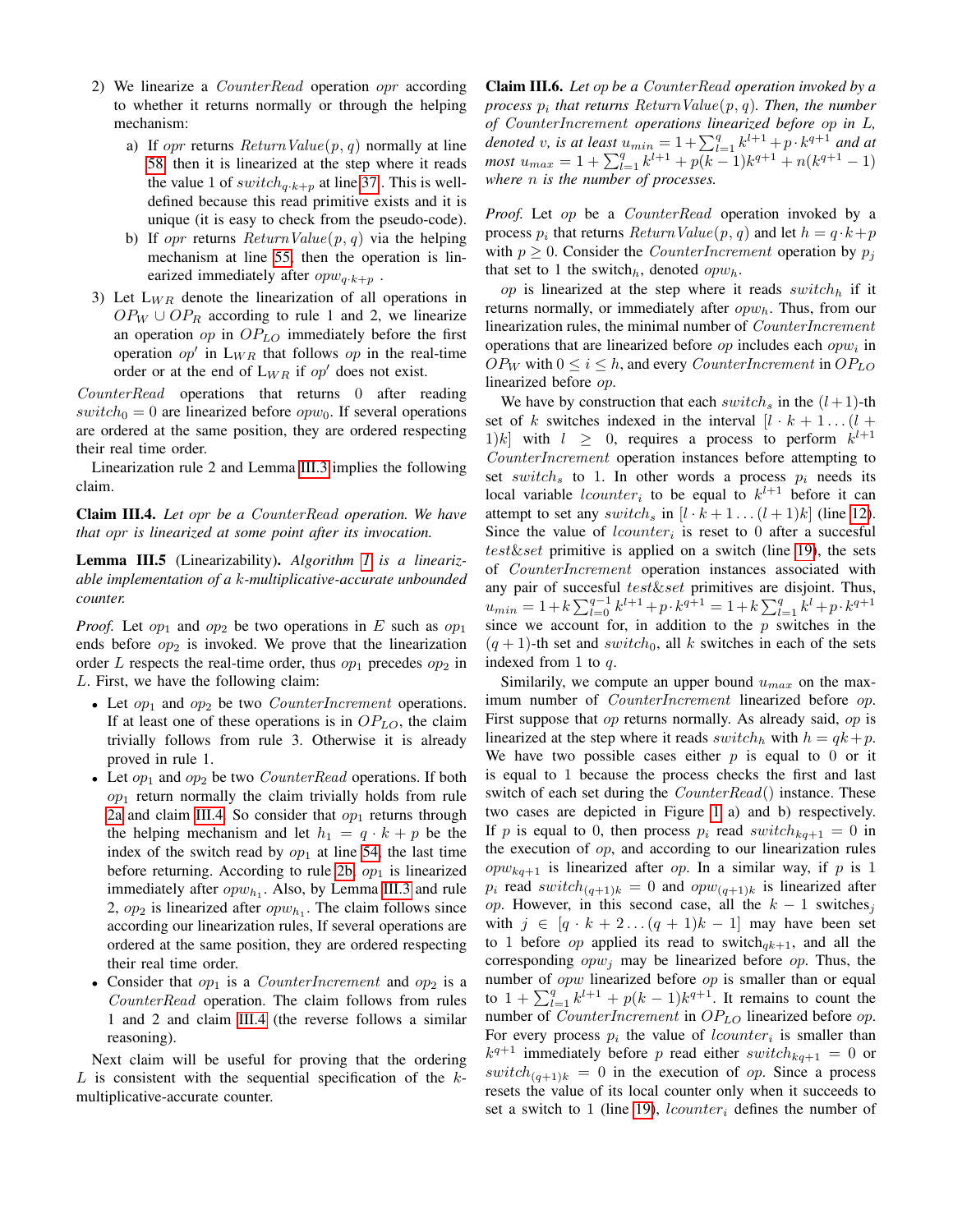CounterIncrement by  $p_i$  in  $OP_{LO}$  that are linearized before op. Therefore,  $u_{max} = 1 + \sum_{l=1}^{q} k^{l+1} + p(k-1)k^{q+1} +$  $n(k^{q+1}-1)$  where *n* is the number of processes. If *op* returns via the helping mechanism, then according to rule [2b,](#page-5-2) it is linearized immediately after  $opw_{q \cdot k+p}$  with  $0 \leq p < k$ . Thus,  $1 + \sum_{l=1}^{q} k^{l+1} + pk^{q+1}$  is the number of *CounterIncrement* in  $OP_W$  linearized before *op*. Since  $p < k$  the local counter of every process immediately after  $opw_{q\cdot k+p}$  sets the corresponding switch is smaller than  $k^{q+1}$ . Since  $k > 1$ , the claim follows.

Let op be a CounterRead operation and let  $v_{op}$  =  $ReturnValue(p, q)$  be the value it returns. According to lines [31,](#page-4-12) [33](#page-4-13) and [34](#page-4-26) of Algorithm [1,](#page-4-0)  $v_{op} = k(1 + \sum_{l=1}^{q} k^{l+1} + p \cdot$  $k^{q+1}$ ); that is  $v_{op} = k \cdot u_{min}$ . According to claim [III.6,](#page-5-3) the number of CounterIncrement operations linearized before op in L, denoted u, is at least  $u_{min} = 1 + \sum_{l=1}^{q} k^{l+1} + p \cdot k^{q+1}$  and at most  $u_{max} = 1 + \sum_{l=1}^{q} k^{l+1} + p(k-1)k^{q+1} + n(k^{q+1}-1)$ (where  $n$  is the number of processes). And we have:

$$
\frac{u_{max}}{k} = \frac{1}{k} + \sum_{l=1}^{q} k^l + p\frac{k-1}{k}k^{q+1} + \frac{n}{k}(k^{q+1} - 1)
$$

$$
\frac{u_{max}}{k} \le \sum_{l=1}^{q} k^l + p \cdot k^{q+1} + n \cdot k^q
$$
And  $v_{op} = k(1 + k\sum_{l=1}^{q} k^l + p \cdot k^{q+1})$ 
$$
= k(1 + k\sum_{l=1}^{q-1} k^l + k^{q+1} + p \cdot k^{q+1})
$$

$$
= k + k\sum_{l=2}^{q} k^l + p \cdot k^{q+2} + k^{q+2}
$$

Thus, for  $k \geq \sqrt{n}$ ,  $\frac{u_{max}}{k} \leq v_{op}$ . Therefore, since  $p < k$ , we have  $\frac{u}{k} \leq \frac{u_{max}}{k} \leq v_{op} \leq k \cdot u_{min} \leq k \cdot u$ . This completes the proof.



<span id="page-6-0"></span>Fig. 1. Switches state for the proof of claim [III.6.](#page-5-3) The dotted line indicate the  $q+1$ th interval of consecutive switches. When  $p=1$ , op does not distinguish between cases b.1) and b.2)

#### *3) Complexity analysis:*

<span id="page-6-1"></span>Lemma III.7. *If process* p *applies a* test&set() *primitive to a switch*<sub>α</sub> *with*  $i \cdot k + 1 \leq \alpha \leq (i + 1) \cdot k$  *for some integer*  $i \geq$ 

0, then p has performed at least  $k^{i+1}$  CounterIncrement() *operations.*

*Proof.* Suppose that p has executed a test & set() primitive to a switch<sub>α</sub> with  $i \cdot k + 1 \leq \alpha \leq (i + 1) \cdot k$  in the execution of a *CounterIncrement*() operation  $op.$  According to line [15,](#page-4-5) j was equal to  $i + 1$  when computed at line [13,](#page-4-17) meaning that lcounter, was equal to  $k^{i+1}$ . The claim holds because lcounter<sub>p</sub> is incremented only at line [11,](#page-4-1) that is once for each *CounterIncrement*() operation performed by p.  $\Box$ 

<span id="page-6-2"></span>**Lemma III.8** (Amortized complexity). *For*  $k \ge \sqrt{n}$ , *the amortized complexity of Algorithm [1](#page-4-0) is constant.*

*Proof.* Let  $E$  be a finite execution of the unbounded  $k$ multiplicative-accurate counter object implemented in Algo-rithm [1.](#page-4-0) Let  $r$  denote the number of  $CounterRead()$  instances in  $E$  and  $s$  be the number of *CounterIncrement*() instances in E. We additionally denote  $Ops_W(E)$  the set of CounterIncrement() operations that execute at least one step in E, and  $Ops_R(E)$  the set of  $CounterRead()$  operations in E. We want to compute

$$
AmtSteps(E) = \frac{\sum_{op \in Ops_W(E) \cup Ops_R(E)} Nsteps(op, E)}{r + s}
$$

where  $Nsteps(op, E)$  is the number of steps executed by op in E.

Let  $Ops_{W_p}(E)$  denote the *CounterIncrement*() operations in  $Ops_W(E)$  executed by process p and  $s_p$  denote the total number of *CounterIncrement*() operations executed by process p. Let  $\alpha_p$  be the index of the furthest switch accessed by a process  $p$  when executing any of the  $CounterIncrement()$  operations in  $Op_{sW_p}(E)$ . We have that  $i_p \cdot k+1 \leq \alpha_p \leq (i_p+1) \cdot k$ for some integer  $i_p \ge 0$  (the case where  $\alpha_p = 0$  is trivial).

In the worst case, process p applies a  $test\&set()$  primitive to switch<sub>h</sub> for every  $h \in [0, \dots \alpha_p]$  and one additional step to write into  $H[p]$  (line [18\)](#page-4-8) each time p successfully set one of those switches. On the other hand, by Lemma [III.7](#page-6-1) if process p applies a test & set() primitive to the switch $_{\alpha_p}$ , then it has performed at least  $k^{i_{p+1}}$  CounterIncrement() operations. Therefore,

$$
\sum_{op \in Ops_{W_p}(E)} Nsteps(op) \le 2 \cdot (i_p + 1)k + 1
$$
  
and  $s_p \ge k^{i_p + 1}$ 

Thus, the total number of steps executed by the set of all processes  $P$  in order to perform the *CounterIncrement*() operations in  $E$  is :

$$
\sum_{op \in Opsw(E)} Nsteps(op) = \sum_{p \in \mathcal{P} \text{ op} \in Opsw_p(E)} Nsteps(op)
$$
  

$$
\leq \sum_{p \in \mathcal{P}} 2 \cdot (i_p + 1)k + 1
$$
  
And  $s = \sum_{p \in \mathcal{P}} s_p \geq \sum_{p \in \mathcal{P}} k^{i_p + 1}$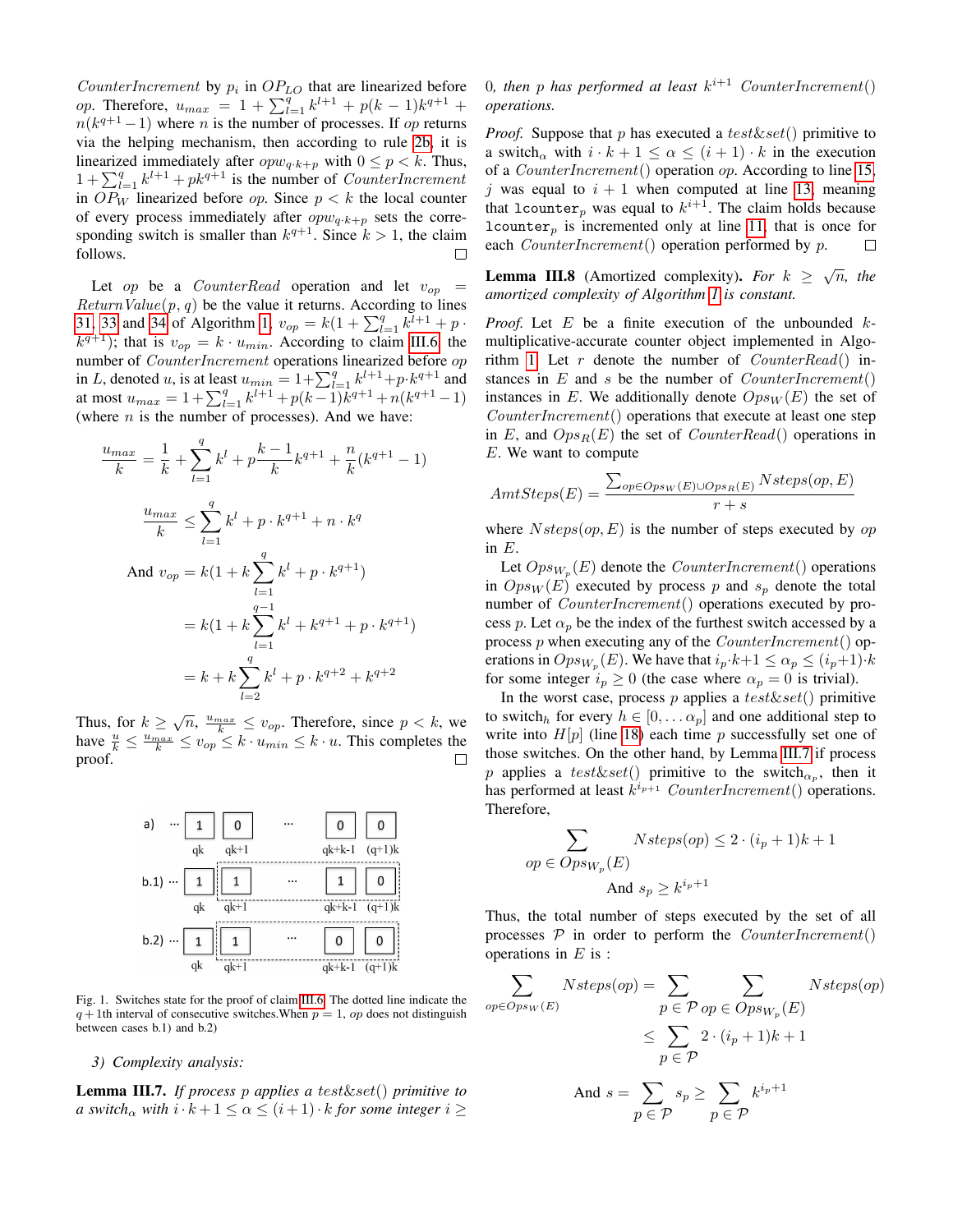Now we consider the number of steps applied by each process to perform *CounterRead* operations. Let  $\alpha$  be the index of the furthest switch set to 1 by any process in  $P$ . If  $\alpha = 0$ then the claim follows. Then suppose  $i \cdot k + 1 \leq \alpha \leq (i + 1)$ 1)  $\cdot k$  for some integer  $i \geq 0$ . For any sequence of switches with the index in  $[j \cdot k + 1, \ldots, (j + 1) \cdot k]$  with  $0 \le j \le i$ a process  $p$  only reads the first and the last switch in such interval (i.e.,  $switch_{j\cdot k+1}$  and  $switch_{(j+1)\cdot k}$ ). This is because at the beginning  $last_p$  is equal to 0 and it is incremented by 1 if it is a multiple of  $k$  (at line [41\)](#page-4-27), by  $k-1$  otherwise (line [43\)](#page-4-28). Also,  $last_p$  is a persistent variable, thus a process  $p$  reads a given switch that has been set to 1 at most once. This implies that the total number (in all its CounterRead operations) of read primitives applied by a process  $p$  to the switches is less or equal to  $2(i + 2)$  (2 per each of the  $i + 1$  intervals, plus switch<sub>0</sub> and switch<sub> $\alpha+1$ </sub>). Furthermore, any CounterRead() operation executes  $O(n)$  steps of the for loop at line [47](#page-4-29) or line [50](#page-4-16) once every  $n$  iterations of the while loop (when the condition of line [45](#page-4-30) is satisfied). This means that the total number of steps executed by a process  $p$  when performing its *CounterRead*() operations is less or equal to  $4(i + 2)$ . Thus,

$$
\sum_{op \in Ops_R(E)} Nsteps(op) \leq \sum_{p \in \mathcal{P}_r} 4(i+2) \leq 4(i+2) \cdot n_r
$$

where  $P_r$  is the set of processes who have invoked at least one *CounterRead*() operation and  $n_r$  is the cardinality of  $P_r$ . Consider  $n_r > 0$ , the other case is trivial. Therefore:

$$
AmtSteps(E) \le \frac{\sum_{p \in \mathcal{P}} 2(i_p + 1)k + 1}{\sum_{p \in \mathcal{P}} k^{i_p + 1} + r} + \frac{4(i + 2) \cdot n_r}{s + r}
$$

Furthermore, by lemma [III.7](#page-6-1) the minimum number of instances of the *CounterIncrement*() operation executed to set the switch  $\alpha$  is  $k^{i+1}$ . Thus,

$$
AmtSteps(E) \le \frac{\sum_{p \in \mathcal{P}} 2(i_p + 1) + \frac{1}{k}}{\sum_{p \in \mathcal{P}} k^{i_p} + \frac{r}{k}} + \frac{4(i + 2) \cdot n_r}{k^{i+1} + r}
$$

We have  $k^x \ge x + 1$  for  $k \ge e$  and  $\forall x \in \mathbf{R}$ , it follows:

$$
\frac{\sum_{p \in \mathcal{P}} 2(i_p + 1) + \frac{1}{k}}{\sum_{p \in \mathcal{P}} k^{i_p} + \frac{r}{k}} \le \frac{\sum_{p \in \mathcal{P}} 2(i_p + 1) + \frac{1}{k}}{\sum_{p \in \mathcal{P}} (i_p + 1)}
$$

If  $i = 0$ , and since  $r \geq n_r$  we have:

$$
\frac{4(i+2)\cdot n_r}{k^{i+1}+r} \le \frac{8\cdot n_r}{k+r} \le 8
$$

If  $i \geq 1$ , because  $n_r \leq n$  and  $k^{i+1} \geq i \cdot k^2$  we have:

$$
\frac{4(i+2)\cdot n_r}{k^{i+1}+r}\leq \frac{4(i+2)\cdot n}{i\cdot k^2+r}
$$

Resulting in an amortized complexity of  $O(1)$  for  $k \ge \sqrt{n}$ .  $\Box$ 

From Lemma [III.1,](#page-3-3) [III.5](#page-5-4) and [III.8](#page-6-2) we conclude:

Theorem III.9. *Algorithm [1](#page-4-0) is a wait-free linearizable implementation of a* k*-multiplicative-accurate unbounded counter* √ *with a constant amortized complexity for*  $k \geq \sqrt{n}$ .

# *D. An Amortized Step Complexity Lower bound for* k*multiplicative accurate Counters*

In this section, we prove that the amortized step complexity of solo-terminating implementations of  $k$ -multiplicative accurate counters is  $\Omega(\log_{q+1} \frac{n}{k^2})$  for  $k \leq \sqrt{n/2}$ , assuming the implementation uses base objects that support only read, write and either reading or regular conditional primitives of arity  $q$ or less. A primitive has arity  $q$  if it is applied atomically to a vector of  $q$  base objects. In all the paper but this section, we consider  $q = 1$ . Definitions and most of the technical lemmata hold from [\[16\]](#page-11-15). In the following we provide the main idea of the lower bound and the Lemma that most differs from the original work. To this aim, in the following we remember some of the definitions formalized in [\[16\]](#page-11-15).

Processes communicate with one another by issuing events that apply *read-modify-write* (RMW) primitives to vectors of base objects. We assume that a primitive is always applied to vectors of the same size and that all the base objects to which a primitive is applied are over the same domain. A RMW primitive, applied to a vector of  $k$  base objects over some domain D, is characterized by a pair of functions,  $\langle q, h \rangle$ , where g is the primitive's *update function* and h is the primitive's *response function*. The update function  $g: D^k \times W \to D^k$ , for some input-values domain  $W$ , determines how the primitive updates the values of the base objects to which it is applied.

Let  $e$  be an event, issued by process  $p$  after execution E, which applies the primitive  $\langle g, h \rangle$  to a vector of base objects  $\langle o_1, \ldots, o_k \rangle$ . Then e atomically does the following: it updates the values of objects  $o_1, \ldots, o_k$  to the values of the components of the vector  $g(\langle v_1, \ldots, v_k \rangle, w)$ , respectively, where  $\vec{v} = \langle v_1, \ldots, v_k \rangle$  is the vector of values of the base objects after E, and  $w \in W$  is an input parameter to the primitive. We call  $\vec{v}$  the *object-values vector* of *e* after *E*. The RMW primitive returns a response value,  $h(\vec{v}, w)$ , to process p. If W is empty, we say that the primitive *takes no input*.

Next, we revise the concept of conditional synchronization primitives.

**Definition III.1.** *A RMW primitive*  $\langle g, h \rangle$  *is* conditional *if, for*  $\mathbb{R}$  *every possible input* w,  $\left| \{ \overrightarrow{v} | g(\overrightarrow{v}, w) \neq \overrightarrow{v} \} \right| \leq 1$ . Let e be an<br>  $\mathbb{R}$  with the surfixe the minitive (s, b) with invetor. The shapes *event that applies the primitive*  $\langle g, h \rangle$  with *input* w. The change point *of* e is the unique vector  $\overrightarrow{c_w}$  such that  $g(\overrightarrow{c_w}, w) \neq \overrightarrow{c_w}$ ; *any other vector is a* fixed point *of* e*.*

For example,  $k$ -CAS is a conditional primitive for any integer  $k \geq 1$ . The single change point of a k-CAS event with input  $\langle old_1, \ldots, old_k, new_1, \ldots, new_k \rangle$  is the vector  $\langle old_1, \ldots, old_k \rangle$ . Read is also a conditional primitive, since read events have no change points.

A RMW event is invisible if its object-values vector is a fixed point of the event when it is issued. A RMW event  $e$  that is applied by process  $p$  to an object vector is also invisible if, before  $p$  applies another event, a write event is applied to each object  $o_i$  that is changed by  $e$  before another RMW event is applied to  $o_i$ . If a RMW event e is not invisible in an execution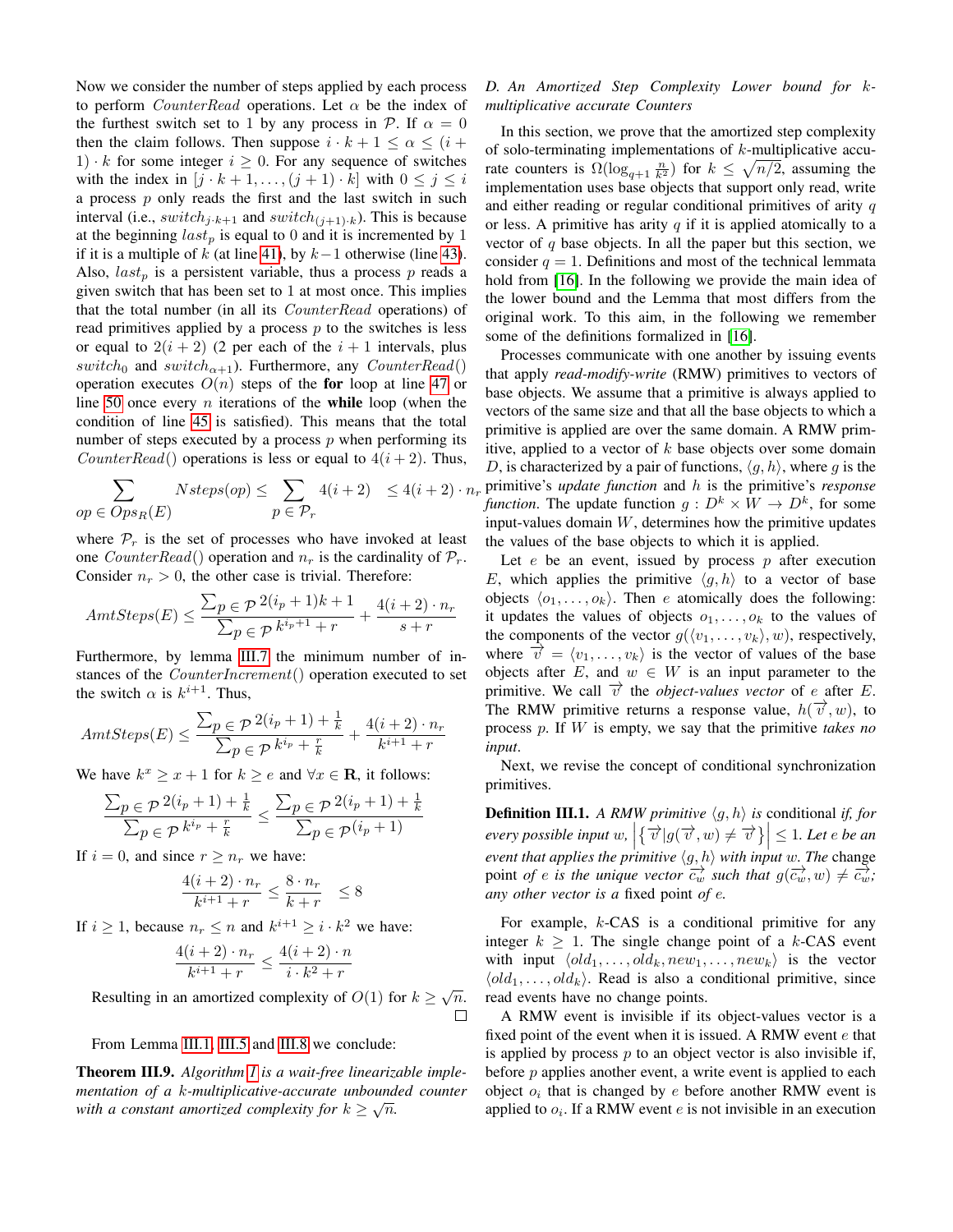E on some object o, we say that e *is visible in* E *on* o. If e is not invisible in E, we say that e is a *visible* event in E.

*Lower bound:* The key intuitions behind the following lower bound is that first, in any  $n$ -process execution of a k-multiplicative accurate counter implementation, 'many' processes need to be aware of the participation of 'many' other processes in the execution, and second, if processes only use read, write and conditional primitives, then a scheduling adversary can order events so that information about the participation of processes in the computation accumulates 'slowly'.

We formalize the first key intuition by proving Lemma [III.10.](#page-8-0) The rest is straightforward from the lower bound in the original work [\[16\]](#page-11-15).

The next definition captures the extent to which processes are aware of the participation of other processes in an execution. Intuitively, a process  $p$  is aware of the participation of another process  $q$  if  $p$  reads a shared-memory value that was either directly written by  $q$  or indirectly influenced by a value written by q. The following definitions formalize this notion.

Definition III.2. *Let* e<sup>q</sup> *be an event by process* q *in an execution* E*, which applies a non-trivial primitive to a vector*  $v$  *of base objects. We say that an event*  $e_p$  *in*  $E$  *by process*  $p$ *is* aware *of* e<sup>q</sup> *if* e<sup>p</sup> *accesses a base object* o *such that at least one of the following holds:*

- *There is a prefix*  $E'$  *of*  $E$  *such that*  $e_q$  *is visible on o in*  $E'$  and  $e_p$  *is a RMW event that applies a primitive other than write to o, and it follows*  $e_q$  *in*  $E'$ *, or*
- *there is an event*  $e_r$  *that is aware of*  $e_q$  *in*  $E$  *and*  $e_p$  *is aware of*  $e_r$  *in*  $E$ *.*

*If an event* e<sup>p</sup> *of process* p *is aware of an event* e<sup>q</sup> *of process* q in E, we say that p is aware of  $e_q$  and that  $e_p$  is aware of q *in* E*.*

The following definition quantifies the extent to which a process is aware of the participation of other processes in an execution.

Definition III.3. *Process* p *is* aware *of process* q *after an execution* E *if either*  $p = q$  *or*  $p$  *is aware of an event of*  $q$  *in* E*. The* awareness set *of* p *after* E*, denoted* AW(E, p)*, is the set of processes that* p *is aware of after* E*.*

The following lemma proves a relation between the value returned by a *CounterRead* operation instance of a process in some execution and the size of that process' awareness set after that execution. This is our main technical contribution to the lower bound.

<span id="page-8-0"></span>Lemma III.10. *Let* E *be an execution of a soloterminating* k*-multiplicative accurate counter object implementation where each process executes one instance of the* CounterIncrement() *operation followed by one instance of the* CounterRead() *operation. If the* CounterRead() *instance* by a process p returns i in E then  $|AW(E,p)| \geq \frac{i}{k}$ .

*Proof.* Assume, by way of contradiction, that there is an execution E where each process executes one instance of the CounterIncrement() operation followed by one instance of the *CounterRead*() operation, and a process p such that a  $CounterRead()$  instance by p, namely op, returns i and  $|AW(E,p)| < \frac{i}{k}.$ 

We construct a new execution  $E'$  as follows: for any process  $q \notin AW(E, p)$ , we first remove all the events of q from E; then, for any process  $q'$ , we remove all the events of  $q'$  that are aware of q. Note that if an event  $e_{q'}$  of  $q'$  is aware of q, then all following events by  $q'$  are also aware of q and are removed. Also, no events of  $p$  are removed since  $p$  is aware only of processes in  $AW(E, p)$ .

We prove that  $E'$  is an execution, and that it is indistinguishable from  $E$ . We consider events in the order they appear in E'. Let  $e'_q$  be an event by process  $q'$  that appears in E', namely  $E' = E'_1 e'_q E'_2$ . Since  $e'_q$  is also in E, we can also write  $E = E_1 e'_q E_2$ . For the induction, assume that  $E'_1$  is an execution and that it is indistinguishable to every process that appears in it from  $E_1$ . In particular,  $q'$  does not distinguish between  $E'_1$  and  $E_1$  and takes the same step after both of them. To see why q' obtains the same response in  $e'_{q}$  after  $E'_{1}$ and after  $E_1$ , note that it can return a different response only if in E,  $e'_{q}$  is aware of an event e that was removed from  $E_1$ . This happens only if e is aware of some process  $q \notin AW(E, p)$ , meaning that in E,  $e'_{q}$  is also aware of q, contradicting the fact that  $e'_q$  was not removed. Hence  $E'_1e'_q$  is an execution and  $q'$ does not distinguish between  $E'_1e'_q$  and  $E_1e'_q$ .

This implies that the  $CounterRead()$  instance by  $p$  returns  $i$ also in E'; on the other hand, less than  $\frac{i}{k}$  processes participate in  $E'$ . Let  $E''$  be the extension of  $E'$  in which the processes that participate in  $E'$  complete their operation instances, one at a time. This execution exists by solo-termination, and results in a quiescent execution. However, less than  $\frac{i}{k}$ instances of *CounterIncrement*() operations completed in  $E$ ", and we have that p returns i when invoking op. Thus, the response of the op is not linearizable. In particular, consider any linearization  $L$  of  $E^{\prime\prime}$  and let  $v$  be the number of CounterIncrement() instances linearized before op in *L*, we have that  $\frac{v}{k} \leq i \leq k \cdot v < k \cdot \frac{i}{k} = i$ .

Corollary III.10.1. *Let* E *be a quiescent* n*-process execution of a solo-terminating* k*-multiplicative counter implementation, where each process executes one instance of the* CounterIncrement() *operation followed by one instance of a* CounterRead() operation. Then, the awareness sets of  $\frac{n}{2}$ *processes contain at least*  $\frac{n}{2k^2}$  *other processes after* E.

*Proof.* Let *L* denote any linearization of E, and let op be the i-th CounterRead() instance in *L*. Since op is the i-th instance of *CounterRead*() in *L*, it returns v such that  $v \geq \frac{i}{k}$ . By considering the last  $\frac{n}{2}$  processes linearized and by Lemma [III.10,](#page-8-0) the claim follows. Ш

Information about processes that participate in an execution is transferred through base objects. To complete the proof, we need to show that each of the  $\frac{n}{2}$  processes has to apply  $\Omega(\log_{q+1}(n/k^2))$  events to build its awareness set (proved in the Appendix).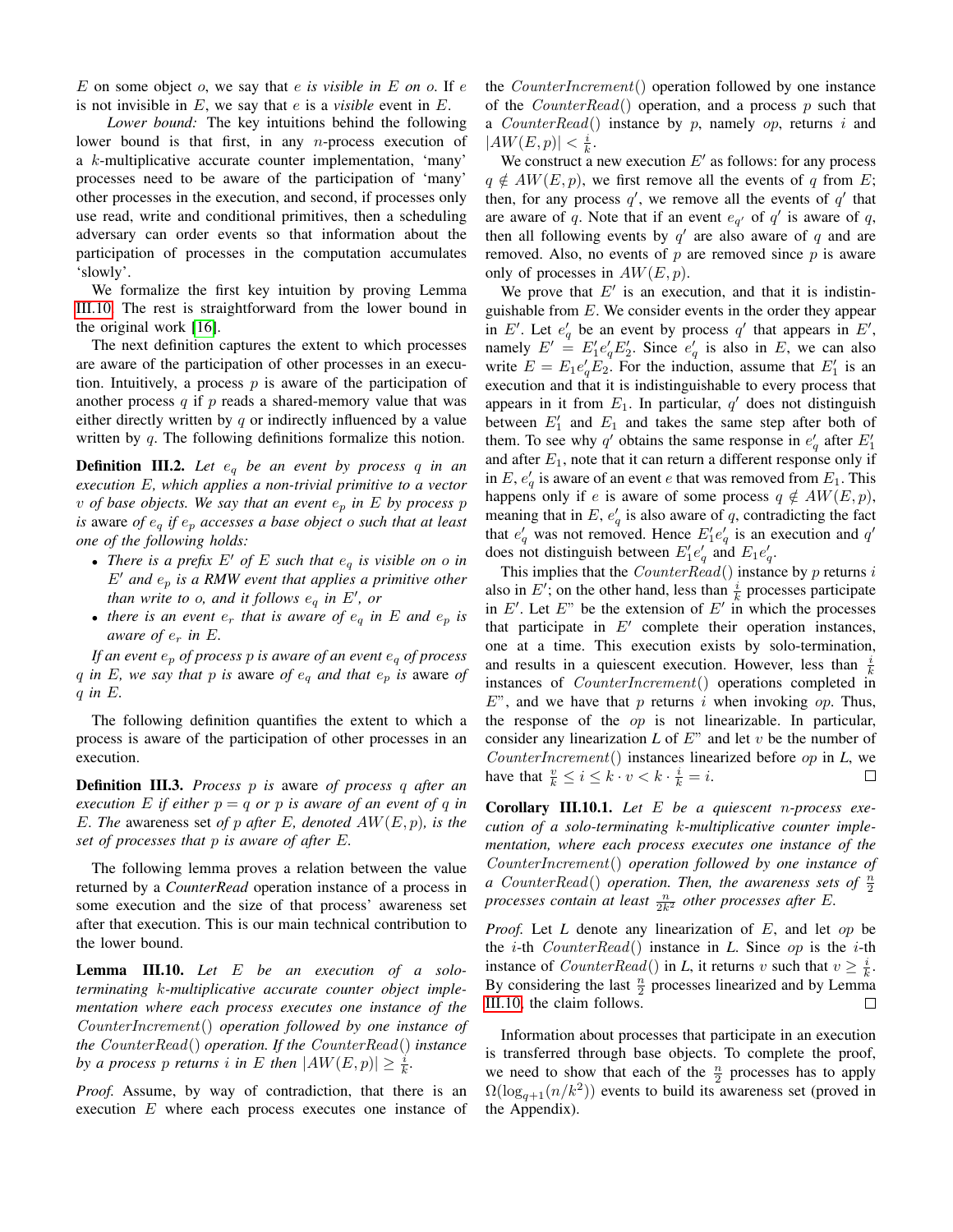The following theorem formalize our step complexity lower bound.

Theorem III.11. *Let* A *be an* n*-process solo-terminating implementation of a* k*-multiplicative counter from base objects that support only read, write and either reading or regular conditional primitives of arity* q *or less. Then* A *has an execution* E that contains  $\Omega(n \log_{q+1}(n/k^2))$  events for  $k \leq \sqrt{n/2}$ , in which every process performs a single CounterIncrement() *instance and a single* CounterRead() *instance.*

# IV. A k-MULTIPLICATIVE-ACCURATE BOUNDED MAX REGISTER

In this section, we present an implementation of a  $k$ multiplicative-accurate max register. The algorithm is waitfree, and has asymptotically optimal worst-case step complexity. Indeed, we present in the next section a matching lower bound.

The key idea of our algorithm is to consider the  $k$ -base representation of values written to the register and have Write operations store only the index of the bit preceding (i.e., to the left of) the most significant bit (MSB) of their arguments. These indices are stored in an (accurate)  $((\lfloor \log_k(m-1) \rfloor) + 1)$ bounded max register implemented in a wait-free manner [\[8\]](#page-11-7). A Read operation R reads the value  $p$  of the accurate max register. If it equals 0 (implying that it was not written to yet),  $R$  returns 0. Otherwise,  $p$  is the largest index written so far to the accurate max register and  $R$  returns  $k^p$ . The pseudocode is presented by Algorithm [2.](#page-9-0)

Algorithm 2: A  $k$ -multiplicative-accurate m-bounded max register

<span id="page-9-4"></span><span id="page-9-1"></span>

|       | 1 <b>Shared variables</b> $M: ((\lfloor log_k(m-1) \rfloor) + 1)$ -bounded                                                                                                                                                                                                                 |  |                                                                |
|-------|--------------------------------------------------------------------------------------------------------------------------------------------------------------------------------------------------------------------------------------------------------------------------------------------|--|----------------------------------------------------------------|
|       | max register initially 0                                                                                                                                                                                                                                                                   |  |                                                                |
|       | 2 Function Read()                                                                                                                                                                                                                                                                          |  | 7 <b>Function</b> <i>Write(v)</i>                              |
|       |                                                                                                                                                                                                                                                                                            |  | 8 $p \leftarrow \lfloor log_k v \rfloor + 1;$<br>9 M.write(p); |
|       |                                                                                                                                                                                                                                                                                            |  |                                                                |
|       | 3<br>$\begin{array}{c}\n\mathbf{3} \\ \mathbf{4} \\ \mathbf{5}\n\end{array}$ $\begin{array}{c}\n\mathbf{3} \\ \mathbf{4} \\ \mathbf{7} \\ \mathbf{8}\n\end{array}$ $\mathbf{r} \leftarrow \mathbf{M}.read()$ $\mathbf{r} \leftarrow \mathbf{M}.read()$ $\mathbf{r} \leftarrow \mathbf{M}.$ |  | 10 end                                                         |
| 6 end |                                                                                                                                                                                                                                                                                            |  |                                                                |

<span id="page-9-0"></span>We now prove that Algorithm [2](#page-9-0) is a correct wait-free implementation of a k-multiplicative-accurate max register.

<span id="page-9-5"></span>Observation 1. *Algorithm [2](#page-9-0) is a wait-free implementation of a k-multiplicative-accurate m-bounded max register.*

*Proof.* Follows directly from the wait-freedom of the max register algorithm of [\[8\]](#page-11-7).

<span id="page-9-6"></span>Lemma IV.1. *Algorithm [2](#page-9-0) is a linearizable implementation of a k-multiplicative-accurate m-bounded max register.*

*Proof.* Let  $M_m^k$  denote a k-multiplicative-accurate m-bounded max register implemented by Algorithm [2](#page-9-0) and let  $E$  be an execution of  $M_m^{\overline{k}}$ . We now specify how operation instances on  $M_m^k$  in E are linearized. First, all the instances of Read that did not execute line  $3$  in  $E$  and all the instances of Write operations did not execute line [9](#page-9-2) in  $E$  do not appear in the linearization. We say these are *removed operations*. Note that none of the removed operations has completed in E. For all remaining instances, we define the linearization point of a Read operation on  $M_m^k$  to be the linearization point of the read operation it invoked on M in  $E$  (in line [3\)](#page-9-1) and the linearization point of a Write operation on  $\mathbf{M}^k_m$  as the linearization point of the write operation it invokes on M (in line [9\)](#page-9-2). Since each non-removed operation instance on  $M_m^k$  in  $E$  is linearized at a step it performs (hence during its execution interval), the linearization order we have define, denoted by L, respects the real-time order of the operation instances in E.

It remains to show that  $L$  satisfies the sequential specification of a k-multiplicative-accurate m-bounded max register. First note that since values written to  $M_m^k$  are from  $\{1, ..., m-\}$ 1} and from lines [8](#page-9-3)[-9,](#page-9-2) only values from  $\{1, ..., \lfloor \log_k(m-1) \rfloor + \}$ 1} are written to M. Let R denote a Read instance in  $L$  that returns 0 in line [4.](#page-9-4) Since only positive values are ever written to M, it follows that  $R$  is not preceded in  $L$  by any Write instance, hence the value of  $M_m^k$  when R is linearized is its initial value 0, so R returns the exact value of  $M_m^k$ .

Assume, then, that  $R$  *is* preceded in  $L$  by one or more Write instances and returns a positive value  $x = k^p$  for some  $p \geq 1$ . We need to prove that  $v/k \leq x \leq vk$  holds, where  $v$  is the maximum value written by any Write() instance linearized before  $R$  in  $L$ . Since M is linearizable and since we have linearized all non-removed instances applied to  $M_m^k$ in  $E$  according the order of the operations they applied to M (in line [3](#page-9-1) or in line [9\)](#page-9-2), there exists a Write operation that writes some value  $w$  and appears before  $R$  in  $L$ , such that  $\log_k w = p - 1$  and p is the maximum value written to M by any Write instance that precedes R in L. Let  $V =$  $\{w | [log_k(w)] = p - 1\}$  be the set of all the values written to  $M_m^{k'}$  in L before R whose MSB equals  $p-1$ . Let  $v = max(V)$ . It follows that v is the maximum value written to  $M_m^k$  by any  $Write()$  instance linearized in  $L$  before  $R$ . We have  $v \in [k^{p-1}, k^p-1]$  and  $x = k^p$ . Consequently,  $v \le x \le v \cdot k$  and the sequential specification of the k-multiplicative m-bounded max register is satisfied.  $\Box$ 

<span id="page-9-3"></span><span id="page-9-2"></span>Theorem IV.2. *Algorithm [2](#page-9-0) is a wait-free linearizable implementation of a k-multiplicative-accurate m-bounded max register with worst case operation step complexity*  $O\left(min\left(\log_2(\log_k m), n\right)\right)$ .

*Proof.* Wait-freedom and linearizability follow from Observation [1](#page-9-5) and Lemma [IV.1,](#page-9-6) respectively. As for step complexity – the worst case operation step complexity of the waitfree implementation of an  $m$ -bounded max register of [\[8\]](#page-11-7) is  $O(min(\log m, n))$  for both Read and Write operations. Each operation of Algorithm [2](#page-9-0) applies a single operation on  $a((\lfloor \log_k(m-1)\rfloor) + 1)$ -bounded max register and a constant number of additional steps. The theorem follows. $\Box$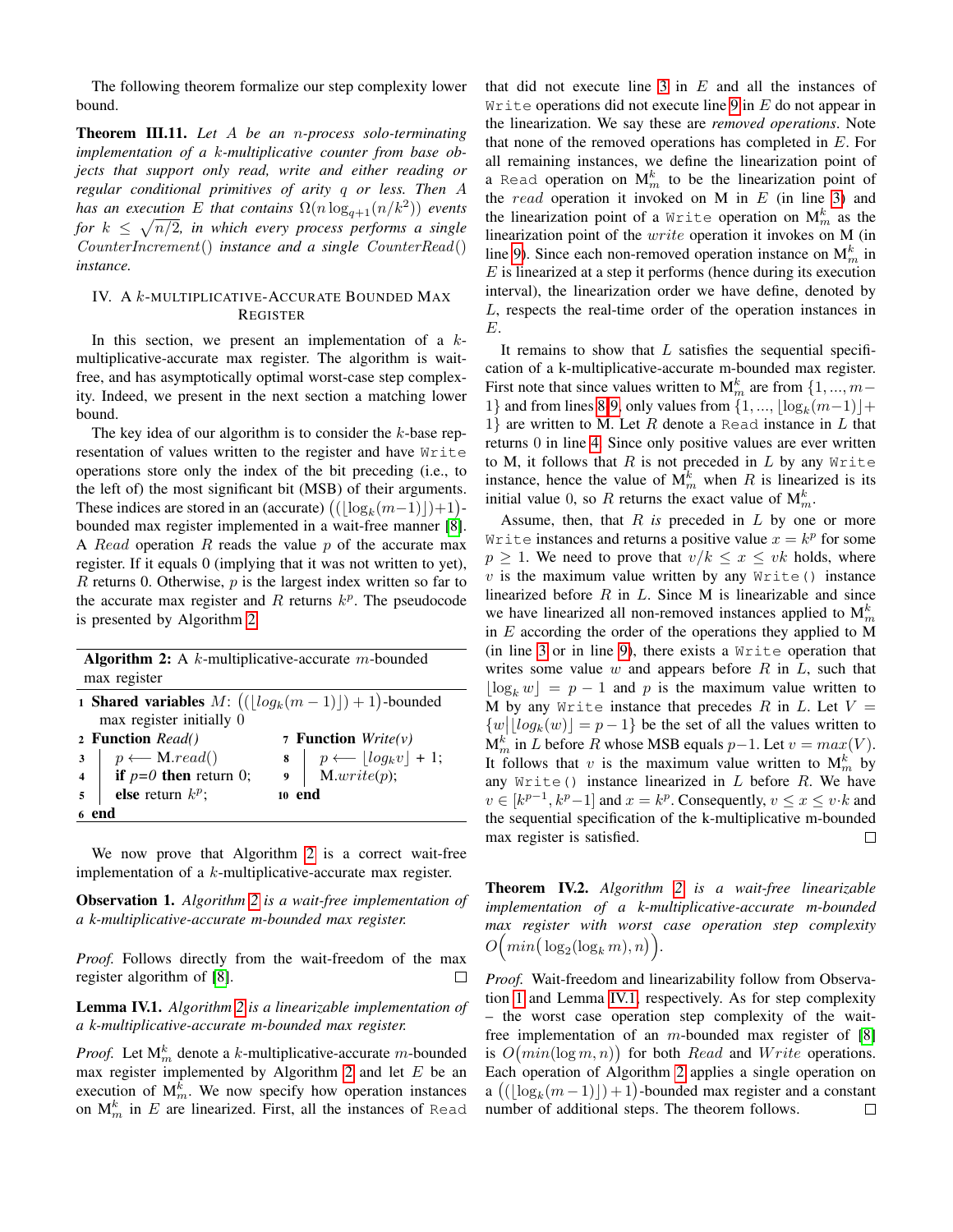# V. A LOWER BOUND ON THE WORST CASE STEP COMPLEXITY OF K-MULTIPLICATIVE M-BOUNDED MAX REGISTER AND COUNTER

Aspnes et al. [\[5\]](#page-11-4) proved a worst-case step complexity on the lower bound of a class of concurrent objects called *L-perturbable*, that includes objects such as max registers, counters and snapshots. L is called the *perturbation bound*. Roughly speaking, an object is  $L$ -perturbable if, for every implementation of the object, there exists an operation  $Op$ and an execution  $E$ , in the course of which  $Op$  is "perturbed" L times. An outstanding operation  $Op$  by process p is said to be perturbed by a process  $q$ , if a solo execution by  $q$  can change the response of a solo execution by  $p$ . They prove [\[5,](#page-11-4) Theorem 1] that any obstruction-free implementation of an L-perturbable object O from *historyless* primitives has an execution in which some process accesses  $\Omega\bigl(min(\log_2 L, n)\bigr)$ distinct base objects during a single operation instance. Specifically, this implies that the worst-case step complexity of such implementations is  $\Omega\left(min(\log_2 L, n)\right)$ .

For the sake of presentation completeness, we restate the definition of an L-perturbable object from [\[5\]](#page-11-4).

[5], Definition 2. *Let* I *be an obstruction-free implementation of an object. The set* S<sup>k</sup> *of* k*-perturbing executions with respect to an operation instance*  $op_n$  *by process*  $p_n$  *is defined inductively as follows:*

- 1)  $S_0$  *is the singleton set containing the empty sequence.*
- 2) *If*  $\alpha_{k-1}\lambda_{k-1}$  *is in*  $S_{k-1}$ *, where*  $\lambda_{k-1}$  *consists of*  $n-1$ *events, one by each of the processes*  $p_1, \ldots, p_{n-1}$ *, then*  $\alpha_{k-1}\lambda_{k-1}$  *is in*  $S_k$ *. In this case, we say that*  $\alpha_{k-1}\lambda_{k-1}$ *is* saturated*.*
- 3) *Suppose*  $\alpha_{k-1}\lambda_{k-1}$  *is in*  $S_{k-1}$ *, no process has more than one event in*  $\lambda_{k-1}$ *, and there is a sequence*  $\gamma$  *of events by a process*  $p_l$  *different from*  $p_n$  *and the processes that have events in*  $\lambda_{k-1}$ *, such that the sequences of events by*  $p_n$  *as it performs op<sub>n</sub> after*  $\alpha_{k-1}\lambda_{k-1}$  *and*  $\alpha_{k-1}\gamma\lambda_{k-1}$  differ. Let  $\gamma = \gamma' e \gamma''$ , where *e* is the first *event of*  $\gamma$  *such that the sequences of events taken by*  $p_n$ *as it performs op<sub>n</sub> by itself after*  $\alpha_{k-1}\lambda_{k-1}$  *and after*  $\alpha_{k-1}\gamma' e \lambda_{k-1}$  differ. Let  $\lambda$  be some permutation of the *event e together with the events in*  $\lambda_{k-1}$ *, and let*  $\lambda'$ *,*  $\lambda''$  be any two sequences of events such that  $\lambda = \lambda' \lambda''$ . *Then the execution*  $\alpha_k \lambda_k$  *is in*  $S_k$ *, where*  $\alpha_k = \alpha_{k-1} \gamma' \lambda'$ *and*  $\lambda_k = \lambda''$ .

[5], Definition 3. *An obstruction-free implementation of an object is L-perturbable if there is an operation instance*  $op_n$ *such that the set* S<sup>L</sup> *of* L*-perturbing executions with respect to*  $op_n$  *by*  $p_n$  *is nonempty.* 

An object  $O$  is *perturbable* if all its obstruction-free implementations are perturbable.

[5], Theorem 1. *Let* A *be an* n*-process obstruction-free implementation of an* L*-perturbable object* O *from historyless primitives. Then* A *has an execution in which some process*  $accesses \Omega(\min(\log_2 L, n))$  *distinct base objects during a single operation instance.*

<span id="page-10-0"></span>Lemma V.1. *A k-multiplicative-accurate m-bounded max register is*  $\Theta(log_k m)$ *-perturbable for*  $k > 1$ *.* 

*Proof.* Let *O* be a k-multiplicative-accurate m-bounded max register and consider an obstruction-free implementation of *O*. We show that *O* is  $(\frac{1}{2}log_k(m-1))$ -perturbable for a Read() operation instance  $op_n$  by process  $p_n$ . We proceed by induction where the base case for  $r = 0$  is immediate. Let  $r < \frac{1}{2} log_k(m-1)$  and let  $\alpha_{r-1} \lambda_{r-1}$  be an  $(r-1)$ perturbing execution of *O*. If  $\alpha_{r-1}\lambda_{r-1}$  is saturated, then it is also an r-perturbing execution. Otherwise, denote by  $v_{r-1}$  the maximum input to the write() operations linearized before  $op_n$  in the execution sequence  $\alpha_{r-1}\lambda_{r-1}$ . Since  $\alpha_{r-1}\lambda_{r-1}$ is not saturated, there exists a process  $p_l \neq p_n$  that does not take steps in  $\lambda_{r-1}$ . Let  $\gamma$  be the execution fragment by  $p_l$  where it finishes any incomplete operation in  $\alpha$  and then performs a write() operation to the max register with the value  $v_r = k^2 v_{r-1} + 1$ . Then  $op_n$  must return a value x such that  $kv_{r-1} < v_r/k \leq x \leq kv_r$  when run after  $\alpha_{r-1}\gamma \lambda_{r-1}$ . It follows that an  $r$ -perturbing execution can be constructed from  $\alpha_{r-1}\lambda_{r-1}$  and  $\gamma$  as specified by [5], Definition 2. Because *O* is an m-bounded max register, during the rth step of the induction, the value written to the max register must satisfy  $v_r \leq m - 1$ . Consequently it suffices to have:

$$
v_r \le (k+1)^{2r} \le m-1 \implies r \le \frac{1}{2} \log_{k+1}(m-1) = \Theta(\log_k m)
$$

from Lemma [V.1](#page-10-0) and [5], Theorem 1 we have the following theorem:

Theorem V.2. *The worst-case step complexity of a* k*-multiplicative* m*-bounded max register is*  $\Omega\big(min(\log_2(\log_k m),n)\big)$ 

<span id="page-10-1"></span>Lemma V.3. *A k-multiplicative-accurate m-bounded counter is*  $\Theta(log_k(m))$ *-perturbable for*  $k > 1$ *.* 

*Proof.* Let *O* be a k-multiplicative m-bounded counter and consider an obstruction-free implementation of *O*. We show that *O* is  $(\frac{1}{2}log_k(m-1))$ -perturbable for a *CounterRead*() operation instance  $op_n$  by the process  $p_n$ . We proceed by induction where the base case for  $r = 0$  is immediate. Let  $\alpha_{r-1}\lambda_{r-1}$ be an  $(r - 1)$ -perturbing execution of *O*. If  $\alpha_{r-1}\lambda_{r-1}$  is saturated, then it is also an  $r$ -perturbing execution. Otherwise, let  $I_r$  denote the number of *CounterIncrement*() operation instances performed by the perturbing process in iteration  $r$ . We have that  $I_1 = 1$  in order for  $op_n$  to return a value greater than 0. For  $r > 1$ , if  $op<sub>n</sub>$  runs after  $a_{r-1}\lambda_{r-1}$  it can return a value that is as large as  $k \cdot \sum_{j=1}^{r-1} I_j$ . Therefore, we need the number of complete  $CounterIncrement()$  operation instances after  $a_{r-1}\gamma\lambda_{r-1}$  to be at least  $k^2 \cdot \sum_{j=1}^{r-1} \tilde{I}_j + 1$  for  $op_n$  to return a value greater than  $k \cdot \sum_{j=1}^{r-1} I_j$ .

Besides the *CounterIncrement*() operation instances in  $\gamma$ , at least  $\sum_{j=1}^{r-1} I_j - (r-1)$  have finished, therefore setting